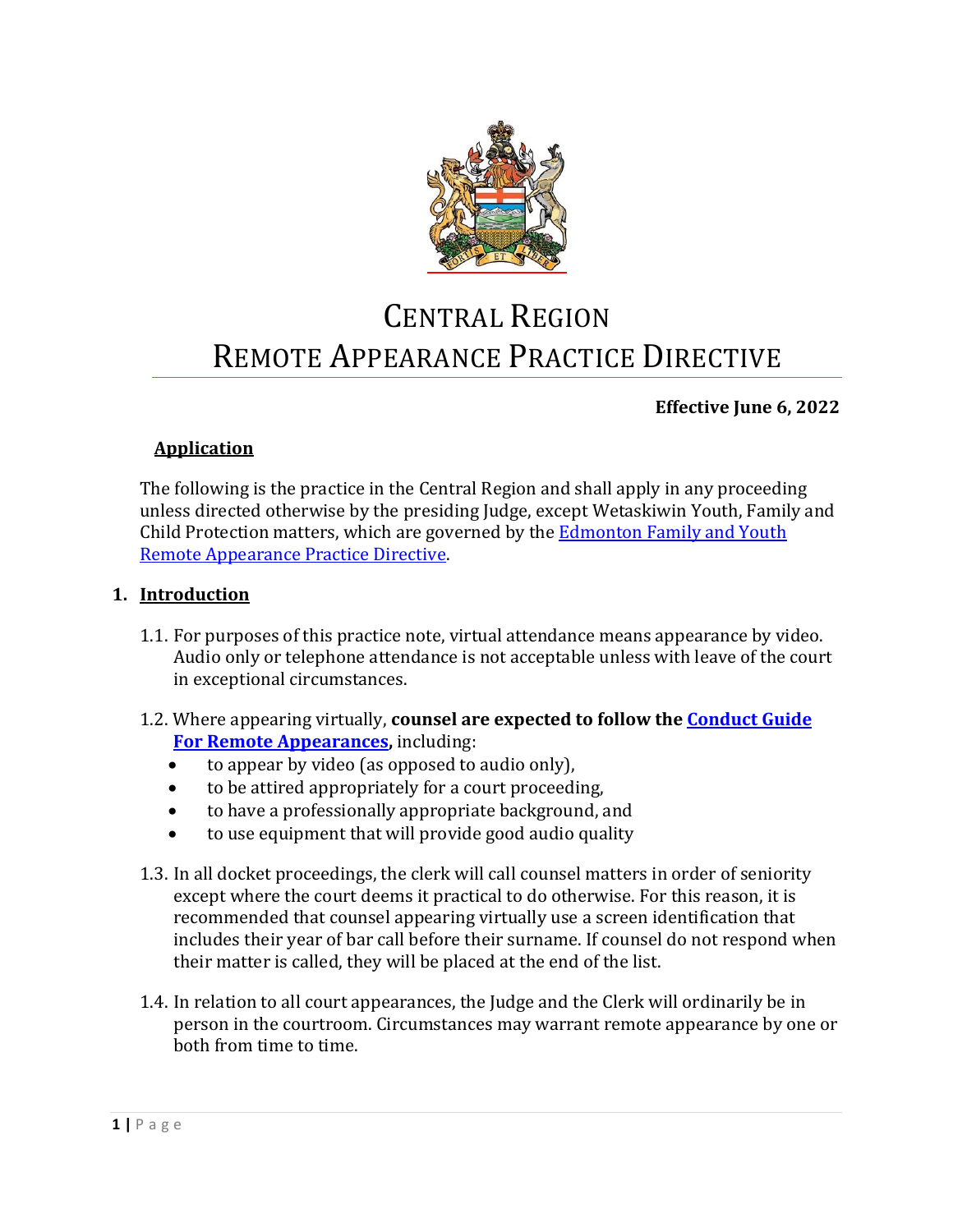- 1.5. All participants must attend in person for a proceeding in which viva voce evidence is to be given.
	- 1.5.1. Application for virtual appearance may be made:
	- 1.5.2. in advance in court, either virtually or in person,
	- 1.5.3. in advance by correspondence to the assigned Judge or ACJ, or

# 1.5.4. **virtually, on the date of scheduled court appearance before the presiding Judge.**

1.6. Application(s) for virtual appearance will be filed at the following base locations for the base and circuit points:

# **2. Criminal**

- 2.1. Designation of Counsel (DOC)
	- 2.1.1. Should be filed by first court appearance or as soon thereafter as possible.
- 2.2. Case Management Office (CMO)
	- 2.2.1. Appearance shall be by telephone.
- 2.3. Docket
	- 2.3.1. The primary Prosecutor and Duty Counsel will appear in person. Federal Crown and Provincial Crown who do not have carriage of the docket and are appearing only on a limited number of matters, may appear remotely.
	- 2.3.2. Defence Counsel may appear virtually or in person for routine brief matters including adjournments and informal applications, and short dispositions of summary matters where a custodial sentence is not anticipated.
	- 2.3.3. Out-of-custody accused appearing in relation to the above may attend virtually with counsel or in person.
	- 2.3.4. In-custody accused will appear by CCTV. Application may be made in advance to have an in-custody accused appear in person.
	- 2.3.5. If an accused is present in person, whether in- or out-of-custody, Defence counsel should also be present in person and particularly if the case relates to a matter:
		- of particular gravity or complexity, or
		- that will involve lengthy submissions, or
		- that involves an accused with cognitive or mental health issues, or
		- that may result in a significant period of custody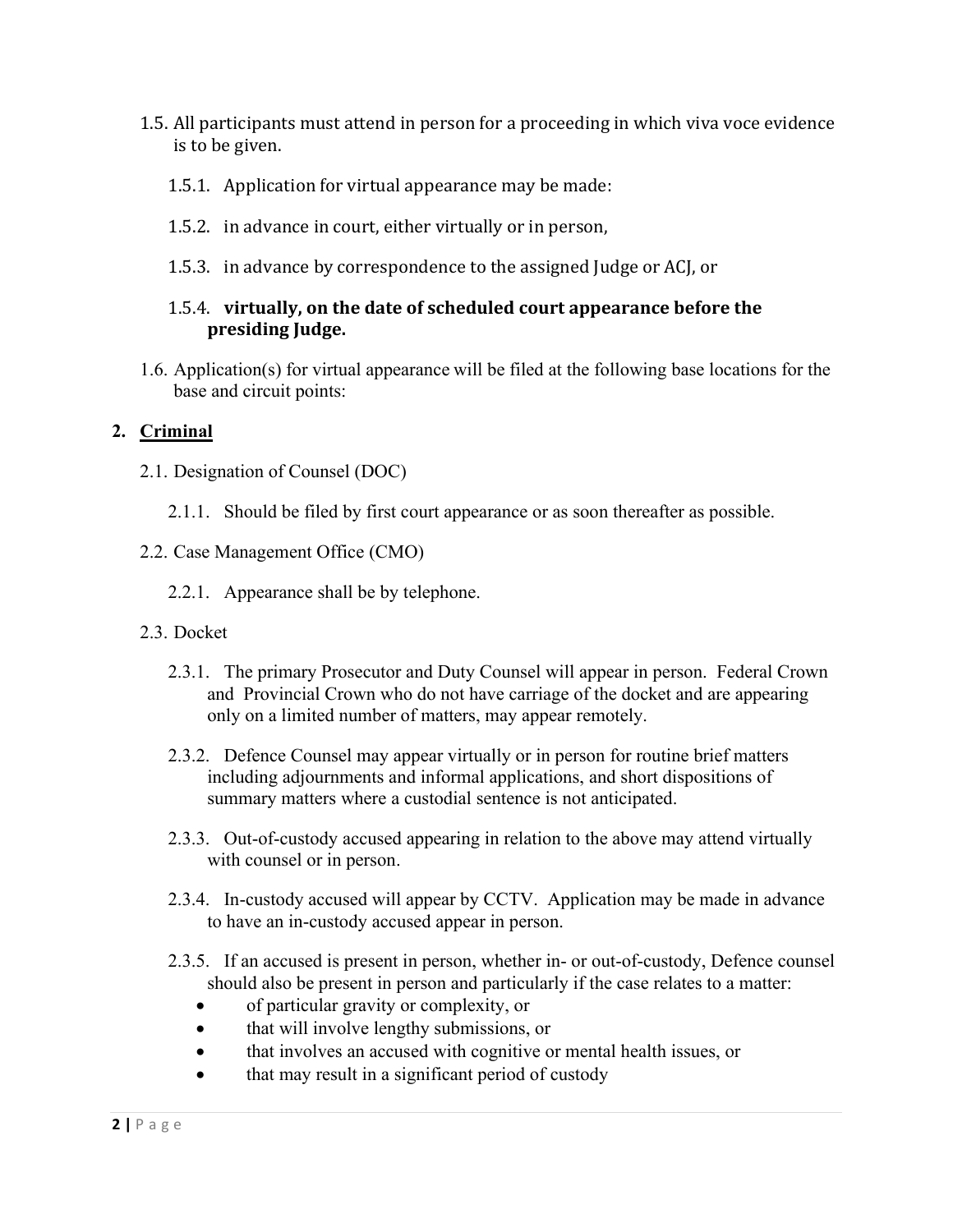#### 2.4. Drug Treatment Court

- 2.4.1. In person attendance by all participants.
- 2.5. Pre-trial Conference (PTC)
	- 2.5.1. Attendance shall be by teleconference unless the accused is self-represented, in which case a PTC will occur in court on the record.
- 2.6. Application hearing outside of docket ("special applications")
	- 2.6.1. All participants shall appear in person. An application must be made to appear virtually.
- 2.7. Bail Hearings
	- 2.7.1. Counsel shall appear in person for contested bail hearings.
- 2.8. Trial and Preliminary Inquiry
	- 2.8.1. All participants shall appear in person. An application must be made if counsel wish to appear virtually. Applications for witnesses to attend virtually must be made in accordance with the [Protocol for Booking Courtroom Technology for](https://albertacourts.ca/docs/default-source/pc/protocol-for-booking-courtroom-technology-for-remote-witness.pdf?sfvrsn=f5927e83_10)  [Remote Witness Testimony.](https://albertacourts.ca/docs/default-source/pc/protocol-for-booking-courtroom-technology-for-remote-witness.pdf?sfvrsn=f5927e83_10)

#### **3. Youth**

- 3.1. The same practice applies as for Adult Criminal.
- 3.2. Please note that Wetaskiwin Youth is subject to the [Edmonton Family and](https://albertacourts.ca/docs/default-source/pc/edmonton-family-and-youth-remote-appearances-practice-note.pdf) Youth [Remote Appearance Practice Directive.](https://albertacourts.ca/docs/default-source/pc/edmonton-family-and-youth-remote-appearances-practice-note.pdf)

#### 4. Family

- 4.1. Please note that Wetaskiwin Family is subject to the [Edmonton Family and](https://albertacourts.ca/docs/default-source/pc/edmonton-family-and-youth-remote-appearances-practice-note.pdf) Youth [Remote Appearance Practice Directive.](https://albertacourts.ca/docs/default-source/pc/edmonton-family-and-youth-remote-appearances-practice-note.pdf)
- 4.2. Docket
	- 4.2.1. Counsel, court caseworkers, and parties may appear virtually or in person for routine brief matters.
	- 4.2.2. Duty Counsel will appear in person.
- 4.3. Pre-Trial Conference (PTC)
	- 4.3.1. Shall occur by teleconference.
- 4.4. Judicial Dispute Resolution (JDR)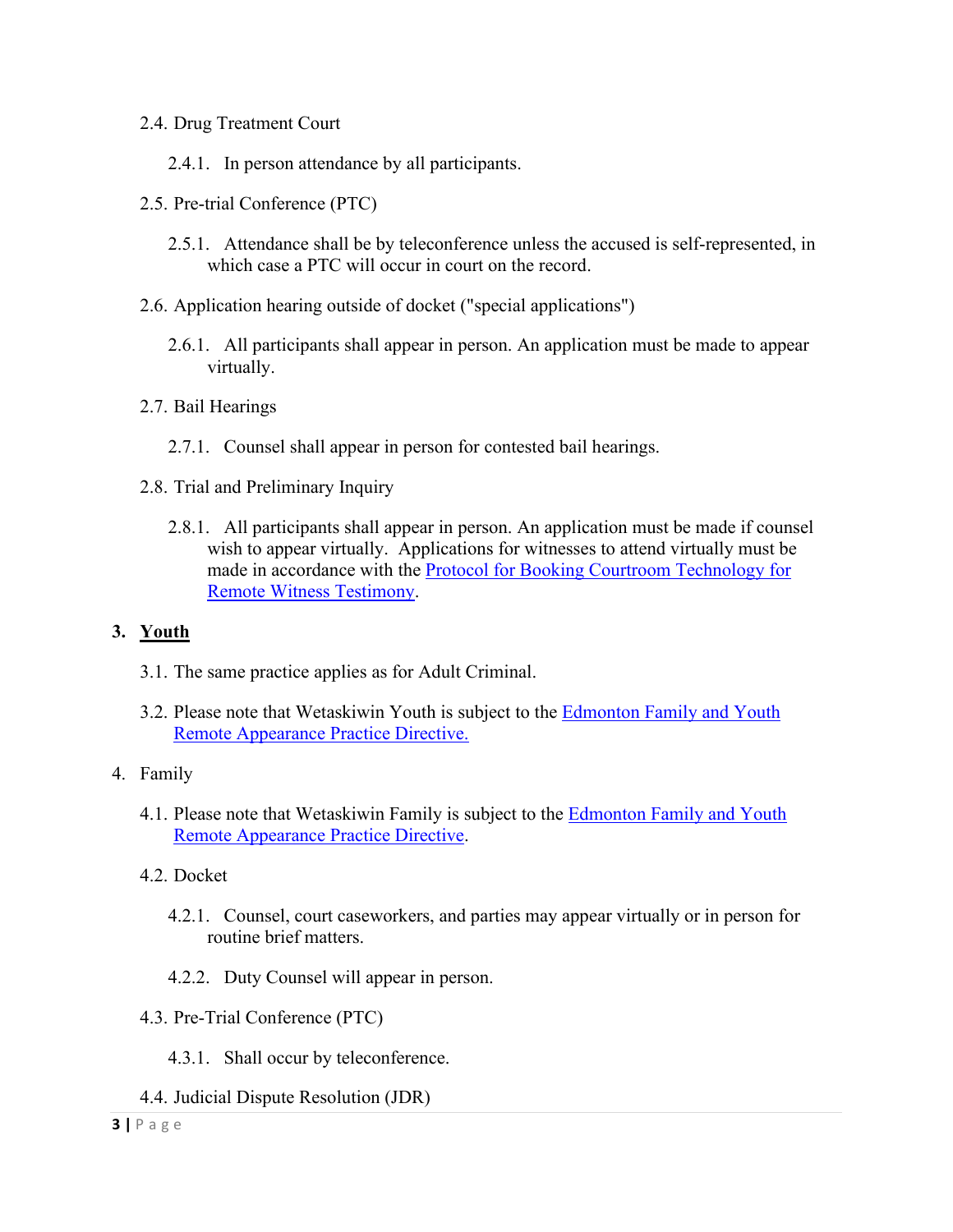- 4.4.1. Shall occur by virtual appearance.
- 4.5. Hearings and Trials
	- 4.5.1. All participants shall appear in person. An application must be made if counsel wish to appear virtually. Applications for witnesses to attend virtually must be made in accordance with the [Protocol for Booking Courtroom Technology for Remote](https://albertacourts.ca/docs/default-source/pc/protocol-for-booking-courtroom-technology-for-remote-witness.pdf?sfvrsn=f5927e83_10)  [Witness Testimony.](https://albertacourts.ca/docs/default-source/pc/protocol-for-booking-courtroom-technology-for-remote-witness.pdf?sfvrsn=f5927e83_10)
- 5. Child Protection
	- 5.1. Please note that Wetaskiwin Child Protection is subject to the [Edmonton Family and](https://albertacourts.ca/docs/default-source/pc/edmonton-family-and-youth-remote-appearances-practice-note.pdf) [Youth Remote Appearance Practice Directive.](https://albertacourts.ca/docs/default-source/pc/edmonton-family-and-youth-remote-appearances-practice-note.pdf)
	- 5.2. Docket
		- 5.2.1. Counsel, caseworkers, and parties may appear virtually or in person for routine brief matters.
		- 5.2.2. Duty Counsel will appear in person.
	- 5.3. Apprehension application
		- 5.3.1. Shall occur in person unless the requirement of s. 19(5) of the CYFEA is met (impracticable to appear personally before a Judge).
	- 5.4. Secure Services application
		- 5.4.1. Shall occur in person.
	- 5.5. Initial Custody hearing
		- 5.5.1. Shall occur in person.
	- 5.6. Pre-Trial Conference (PTC)
		- 5.6.1. Shall occur by teleconference unless a party is self-represented in which case the PTC will occur in court on the record.
	- 5.7. Judicial Dispute Resolution (JDR)
		- 5.7.1. Shall occur by teleconference
	- 5.8. Hearings and Trials
		- 5.8.1. All participants shall appear in person. An application must be made if counsel wish to appear virtually. Applications for witnesses to attend virtually must be made in accordance with the [Protocol for Booking Courtroom Technology for Remote](https://albertacourts.ca/docs/default-source/pc/protocol-for-booking-courtroom-technology-for-remote-witness.pdf?sfvrsn=f5927e83_10)  [Witness Testimony.](https://albertacourts.ca/docs/default-source/pc/protocol-for-booking-courtroom-technology-for-remote-witness.pdf?sfvrsn=f5927e83_10)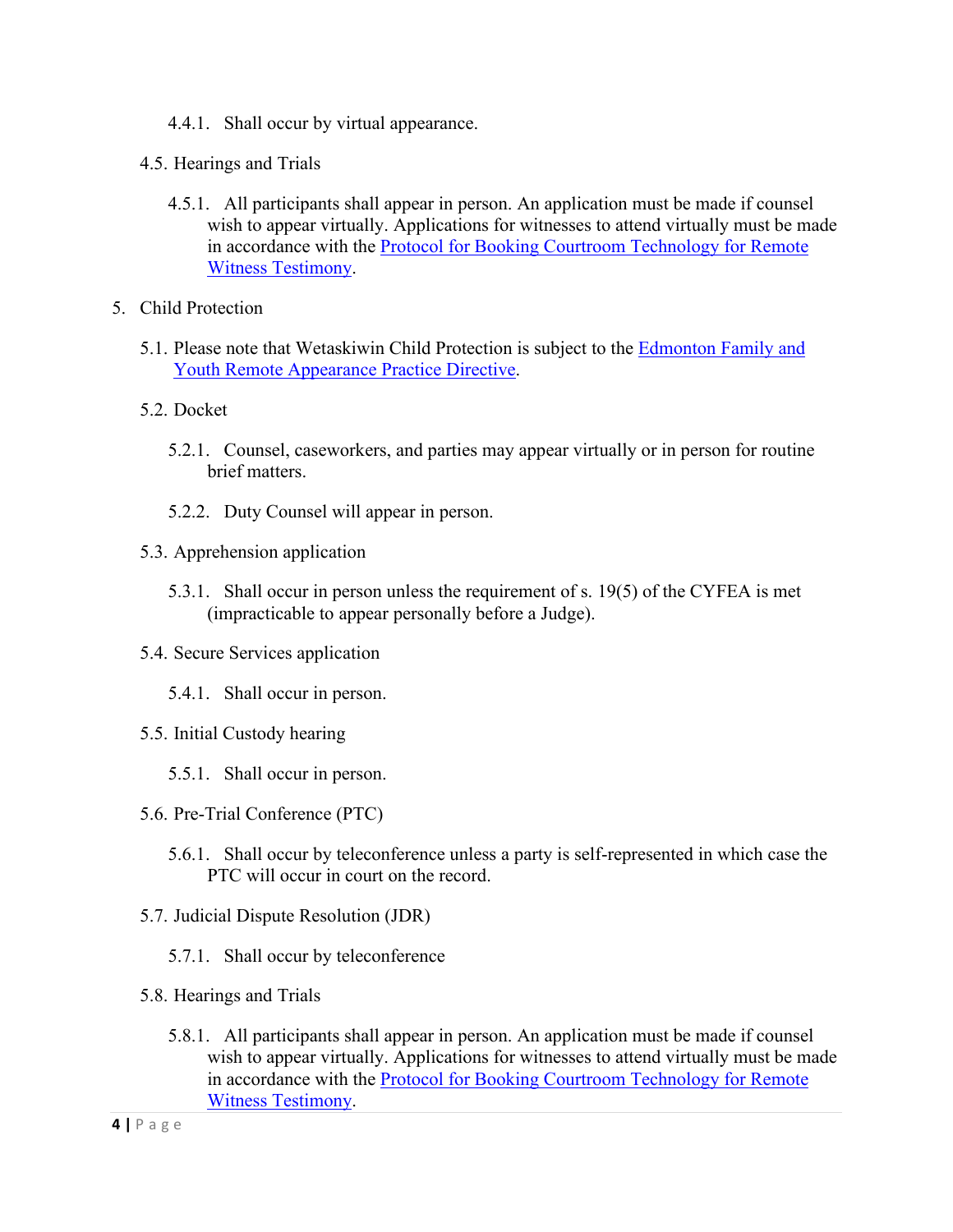# **6.** *Protection of Children Abusing Drugs Act* **(PCHAD) applications**

- 6.1. Shall occur in person, unless the requirements of s. 4.2(1) the Act is met (showing good reason).
- 6.2. Counsel may appear virtually or in person for reviews of confinement orders.

# **7.** *Protection of Sexually Exploited Children Act* **(PSECA) applications**

- 7.1. Shall occur in person, unless the requirements of s. 2 of the Act are met (impracticable to appear personally).
- 7.2. Counsel may appear virtually or in person for reviews of confinement orders.

#### **8.** *Mental Health Act* **warrant applications**

8.1. Shall occur in person.

# **9. Emergency Protection Order applications**

9.1. Shall occur in person.

# **10. Civil**

- 10.1. Docket
	- 10.1.1. Parties may attend virtually, with advance notice to the court, or in person.
	- 10.1.2. If viva voce evidence is to be given in a proceeding, all participants must attend in person.
- 10.2. Pre-Trial Conferences
	- 10.2.1. Shall occur by teleconference.
- 10.3. Hearings and Trials
	- 10.3.1. All participants shall appear in person. An application must be made if counsel wish to appear virtually. Applications for witnesses to attend virtually must be made in accordance with the [Protocol for Booking Courtroom Technology for Remote](https://albertacourts.ca/docs/default-source/pc/protocol-for-booking-courtroom-technology-for-remote-witness.pdf?sfvrsn=f5927e83_10)  [Witness Testimony.](https://albertacourts.ca/docs/default-source/pc/protocol-for-booking-courtroom-technology-for-remote-witness.pdf?sfvrsn=f5927e83_10)

# **11. Fatality Inquiry**

- 11.1. Pre-Inquiry Conference
	- 11.1.1. Shall occur by virtual appearance
- 11.2. Inquiry Hearing